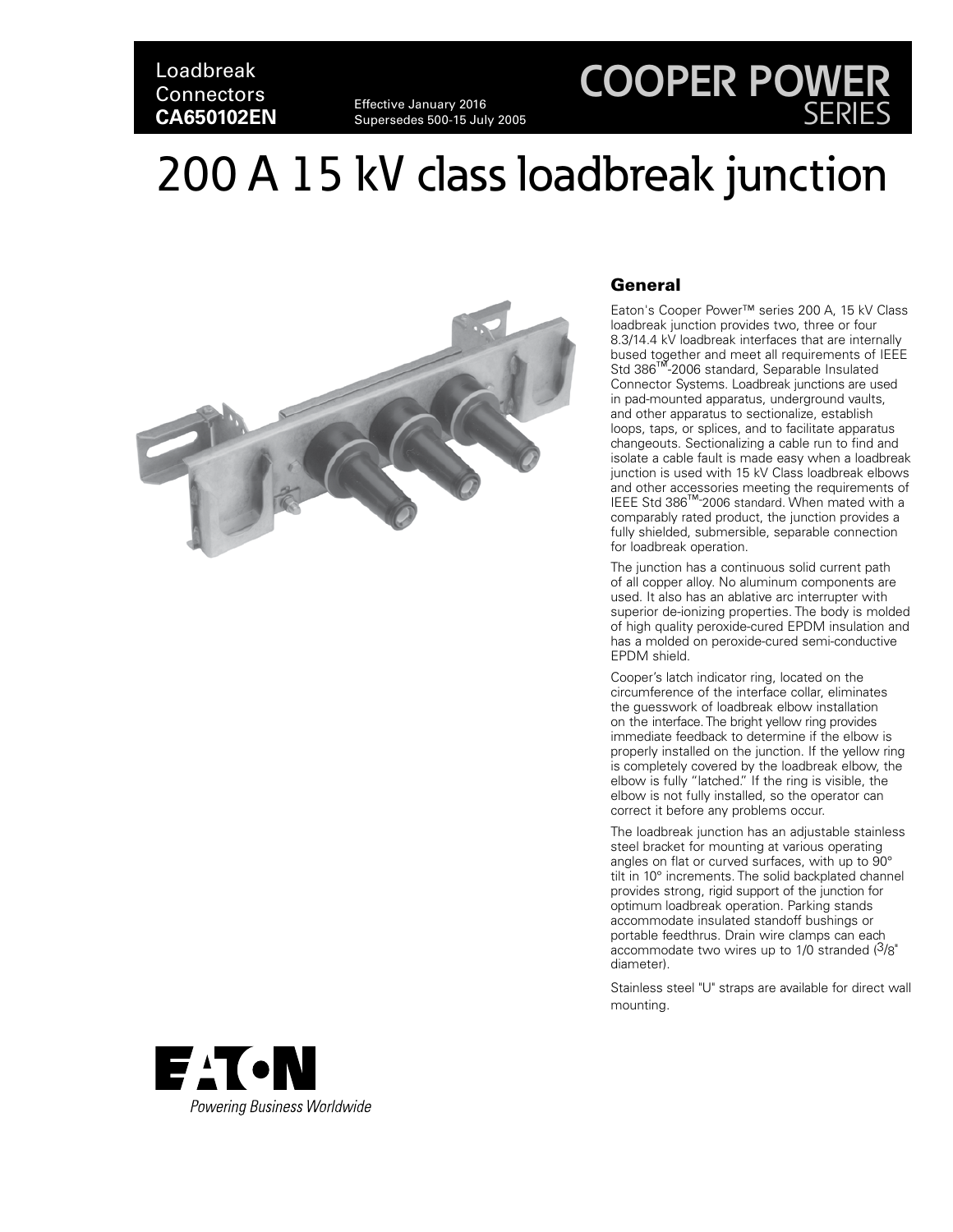#### Effective January 2016



**Figure 1. Illustration shows cutaway of loadbreak junction with continuous current path of all copper alloy. Field proven, all copper alloy current path ensures the coolest operating temperatures and reliable current flow.**

#### Installation

No special tools are required. Junctions are bolted to the mounting surface. Refer to *Service Instructions MN650015EN* for details.

#### Production tests

Tests conducted in accordance with IEEE Std 386™-2006 standard:

- AC 60 Hz 1 Minute Withstand
	- 34 kV
- Minimum Corona Voltage Level
	- 11 kV

Tests conducted in accordance with Eaton requirements:

- Physical Inspection
- Periodic Dissection
- Periodic Fluoroscopic Analysis

#### **Table 1. Voltage Ratings and Characteristics**

| <b>Description</b>             | kV  |
|--------------------------------|-----|
| <b>Standard Voltage Class</b>  | 15  |
| Maximum Rating Phase-to-Phase  | 4.4 |
| Maximum Rating Phase-to-Ground | 8.3 |
| AC 60 Hz 1 Minute Withstand    | 34  |
| DC 15 Minute Withstand         | 53  |
| <b>BIL and Full Wave Crest</b> | 95  |
| Minimum Corona Voltage Level   | 11  |

Voltage ratings and characteristics are in accordance with IEEE Std 386™-2006 standard.

#### **Table 2. Current Ratings and Characteristics**

| <b>Description</b>   | <b>Amperes</b>                                                               |
|----------------------|------------------------------------------------------------------------------|
| Continuous           | 200 A rms                                                                    |
| Switching            | 10 operations at 200 A rms at 14.4 kV                                        |
| <b>Fault Closure</b> | 10,000 A rms symmetrical at 14.4 kV for 0.17 s after 10 switching operations |
| Short Time           | 10,000 A rms symmetrical for 0.17 s                                          |
|                      | 3,500 A rms symmetrical for 3.0 s                                            |

Current ratings and characteristics are in accordance with IEEE Std 386™-2006 standard.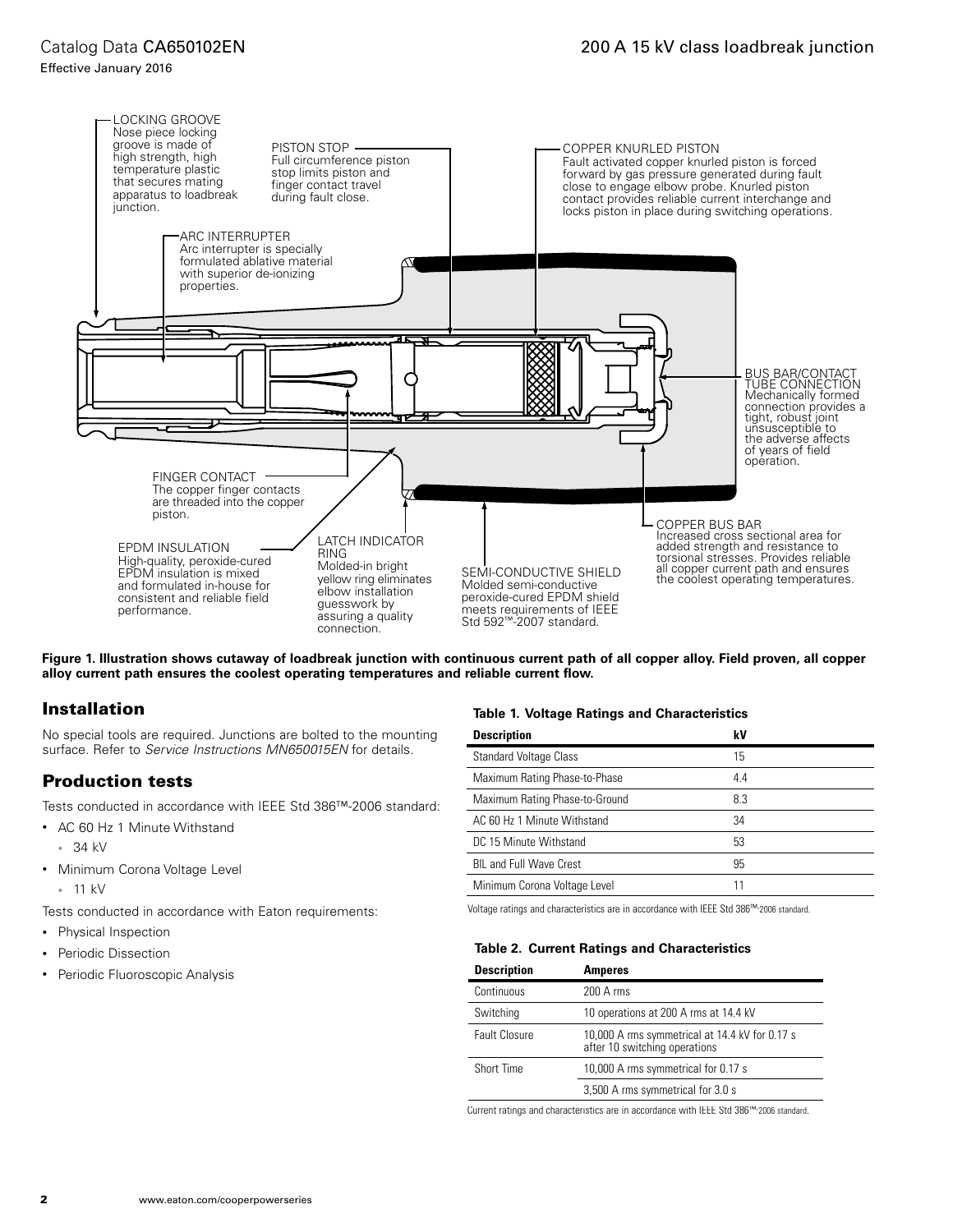See Table 5



Adjustable stainless steel bracket can be mounted with up to 90° tilt from a<br>curved or flat mounting surface in 10° increments. Solid backplate channel pro-<br>vides strong, rigid support of junction for optimum loadbreak ope

#### **Figure 2. Dimensional drawing shows mounting configurations.**

**Note:** Dimensions given are for reference only.

#### **Table 3. Dimensional Information**

|                   | <b>Physical</b>   |       | <b>M4 Mounting Dimensions in. (mm)</b> |       |                      |       |               |       |
|-------------------|-------------------|-------|----------------------------------------|-------|----------------------|-------|---------------|-------|
| <b>Number</b>     | <b>Dimensions</b> |       | <b>Configuration</b>                   |       | <b>Configuration</b> |       | Configuration |       |
| of                | in. (mm)          |       | 1                                      |       | 2                    |       | 3             |       |
| <b>Interfaces</b> | A                 | B     | Min.                                   | Max.  | Min.                 | Max.  | Min.          | Max.  |
| 2                 | 12.5              | 6.0   | 10.8                                   | 14.4  | 72                   | 10.8  | 3.6           | 7.2   |
|                   | (318)             | (152) | (275)                                  | (366) | (183)                | (275) | (92)          | (183) |
| 3                 | 19.6              | 9.2   | 14.7                                   | 18.3  | 11.1                 | 14.7  | 74            | 11.1  |
|                   | (498)             | (230) | (374)                                  | (465) | (282)                | (374) | (188)         | (282) |
| 4                 | 22.9              | 124   | 17.9                                   | 21.5  | 14.3                 | 17.9  | 10.7          | 14.3  |
|                   | (582)             | (315) | (455)                                  | (547) | (364)                | (455) | (272)         | (364) |

\* Configuration 1. Both feet turned out.

Configuration 2. One foot turned out, one in.

Configuration 3. Both feet turned in.



#### **Figure 3. Stainless steel U-Strap for direct wall mount.**

**Note:** Dimensions given are for reference only.